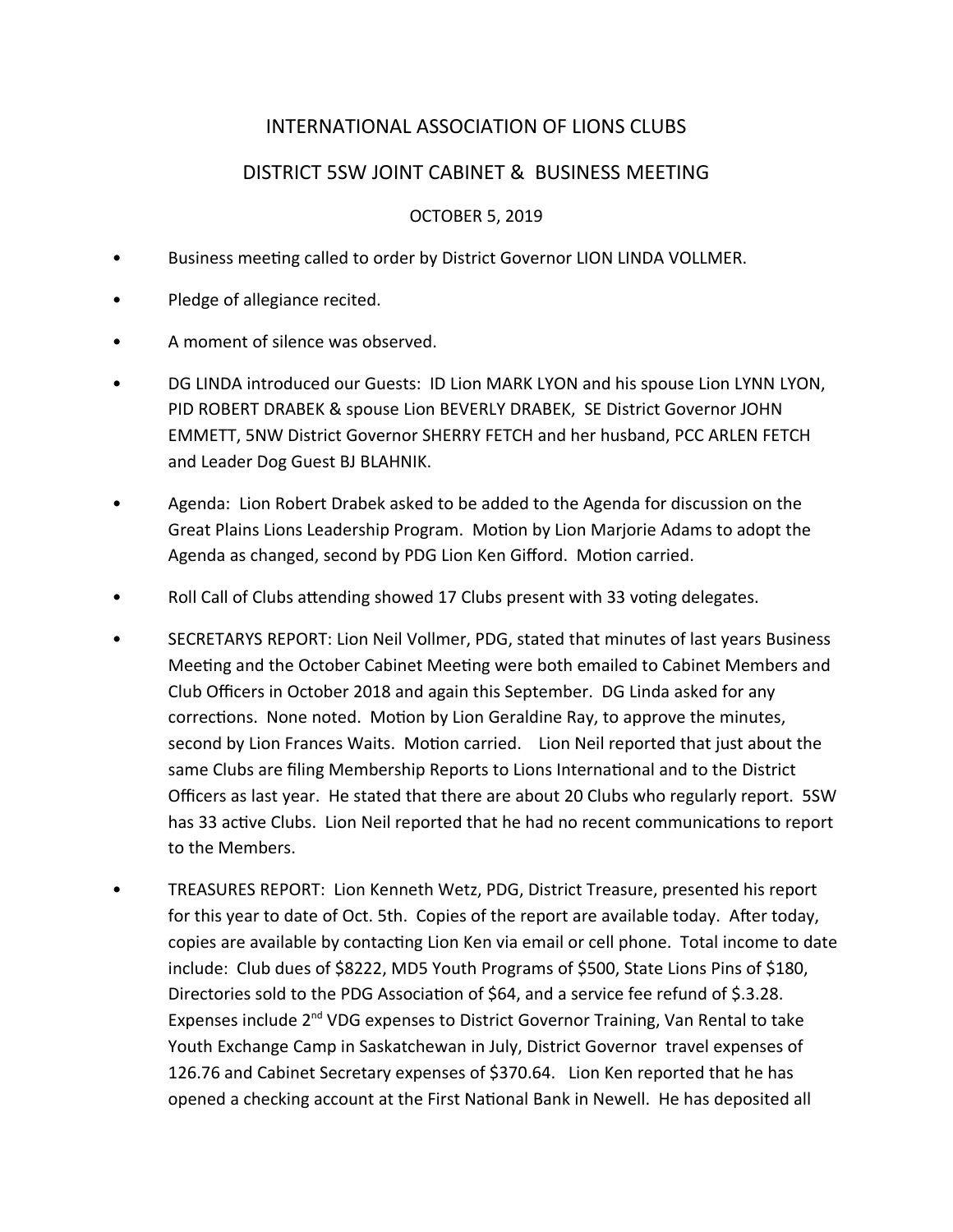dues into that account this summer. Current balance in that account is \$8064.39. There is still an account open at the Black Hills Community Bank in Rapid City and it has a balance of \$13,483.15. It is Lion Kens intent to close that account and deposit those funds into the new account at Newell. In addition, there are 2 CDs with Black Hills Community Bank totaling \$ 7689.86. Motion by Lion James Trealor to approve the report and file for audit, second by Lion Vernon Joy. Motion carried. Lion Ken noted that only 2 Clubs have not paid their first half dues.

- DISTRICT GOVERNORS REPORT: District Governor Linda reported that, so far, she has visited 7 Clubs and has 18 more already scheduled. She encouraged Clubs who are not yet scheduled to give her a call or to email her to set a date for her visit. She would like to get most of the Clubs visited before winter sets in. She THANKED the Mobridge Lions Club for stepping up and hosting the Fall Rally. She Thanked the McLaughlin Lions Club for planning and conducting the Dining in the Dark Supper on Friday evening. She announced that Youth Back Packs will be prepared later in the day. These Backpacks will be given to the Mobridge Hospital and Black Hills Hospitals for Kids who have cancers. She Thanked Lion Ashley Burkhead for being the Back-Pack Chairperson and Thanked Clubs for bringing items for the Packs.
- CABINET COMMITTEE CHAIRPERSONS REPORTS:

ADMINISTRATIVE COMMITTEE:  $1<sup>st</sup>$  VDG Richard Waits presented the Administrative Committee reports which include:

Global Leadership Team: Lion Ken Wetz, PCC, stated that he has sent Protocol Information to all of the Clubs and a District Governor Bio. Clubs are encouraged to use proper protocol in hosting the District Governor. If Clubs have any questions, they may contact Lion Ken. He announced that a Spring District Event is being planned. This will be a combined Officer Training, Zone Chairperson Training and motivational event. A Representative from the Service Dogs For America at Jud N.D. will be attending to talk about their program.

Global Membership: Chairperson Lion Robert Lowery reported that there is a new Membership Program in the United States and Canada. It is titled North American Membership Initiative (NAMI). More information will be forthcoming to encourage membership growth in our 2 Countries. Other parts of the World are still growing, not so here in North America.

District Administrator: Lion Neil reported that some Clubs are still unable to do their reports to Lions International on-line.  $1<sup>st</sup>$  VDG Richard informed all of us that, during the USA-Canada Forum in September, he attended a session on the new LI Web Site and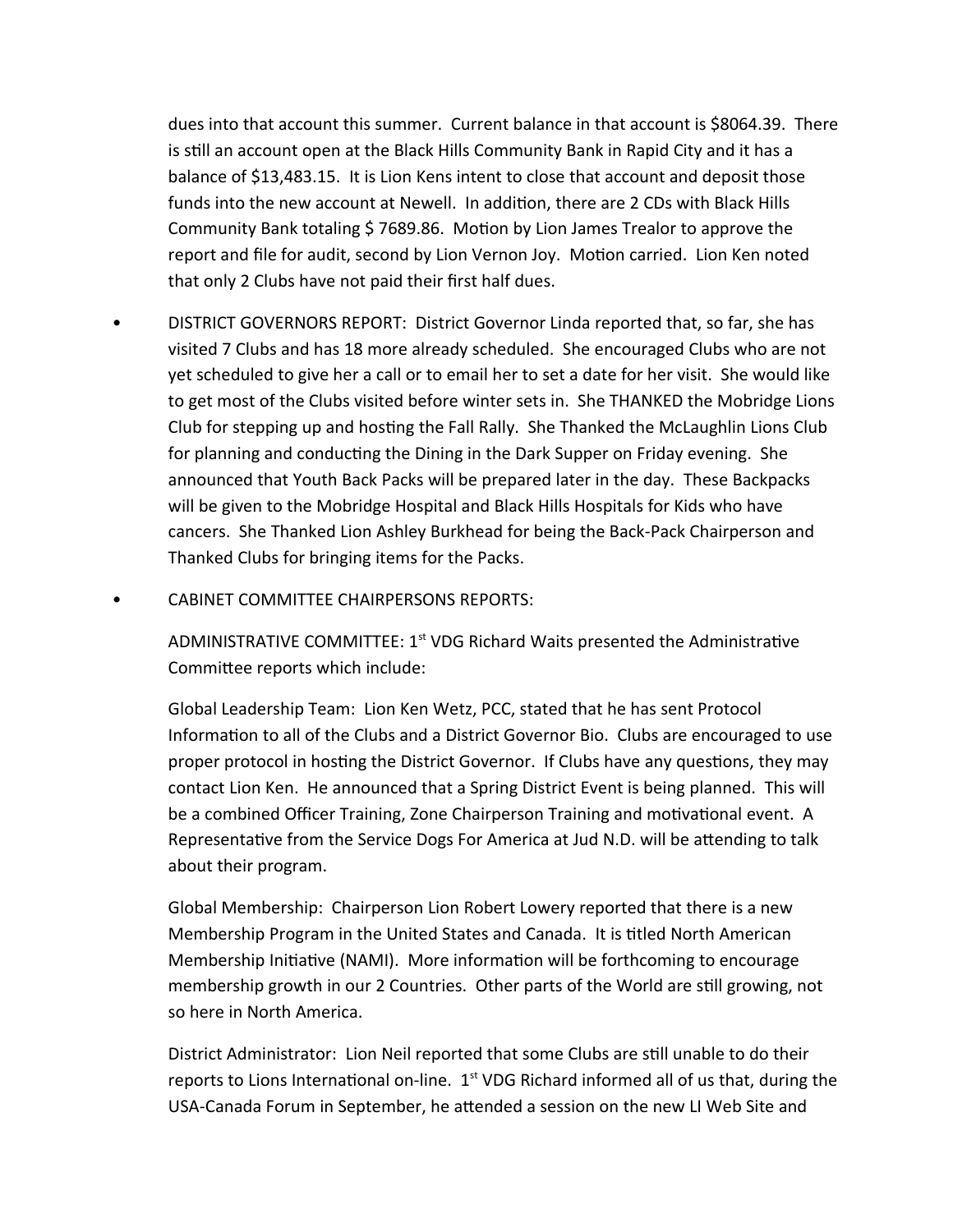that he is willing to help any Club Officers to report their Membership and Activities. Please give him a call or an email him if you have problems or questions.

Audit Report: Committee Chair Lin Rick Brady conducted the Audit of 2018-2019 financial books and filed a report with District Governor Linda. This was done in August.

SERVICE COMMITTEE: 2<sup>nd</sup> VDG Geraldine Ray presented these reports:

Leader Dog Chair: Lion Marjorie Adams presented her report earlier in the program.

Orientation: Lion Donna Wetz will be doing a presentation this afternoon. District Governor Linda encouraged all Clubs to have at least one of their Members attend. Orientating ALL Lions about Lionism is one of her primary focuses.

Peace Poster: Chairperson Rebecca Swedin has sent information out to the Clubs on participating in this program. DG Linda reminded Lions to get their Posters to her by the end of October.

Childhood Cancer: Lion Tim Brown, PDG, talked about the Cancer Camp that was held in July. The local Campground owners affiliated with a national Camping Group, Camp Quality, USA. Northwestern Mutual Insurance Company has pledged up to \$10,000 for 2 years of this Camp. Although the number of Youths who attended was less than hoped for, the Camp gave the Administration a chance to learn how to conduct a successful Camp. Another Camp in planned for the summer of 2020. The big need to to get the word out. That is a project that Clubs can do in their Communities. Watch for more information. And start looking for campers from your Communities. The Camp is set up for Youth ages 5-18 and the cost to the Campers in NOTHING. No Cost!

Environment: Chairperson Lion Ken Miller had lined up a Tour of the Mammoth Site in Hot Springs. The first winter storm of the year forced it to be cancelled. Re-scheduling is not planned. He is working on a site and plan for next year.

Youth Back Packs: Lion Ashley Burkhead and District Governor Linda have organized a time to fill Back Packs later today.

Leos and Opportunity for Youth Chair:

ZONE CHAIR COORDINATOR: Lion James Treloar REPORTED THAT ALL 8 Region Chairpersons have made a report to him about their plans and activities. Lion Jim agreed with other Lions comments of how Membership is our number 1 challenge.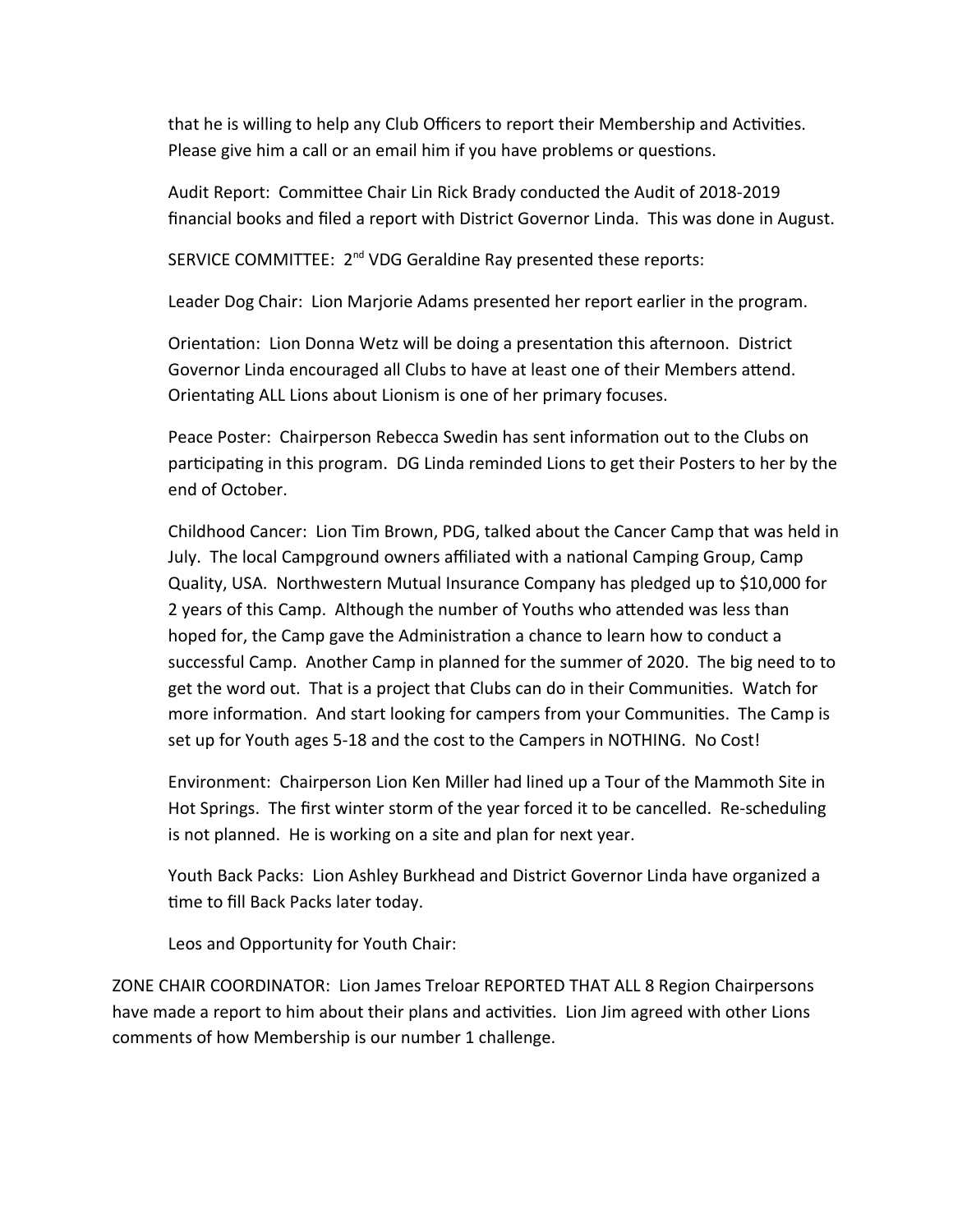#### OLD BUSINESS:

YOUTH EXCHANGE CAMP UPDATE: DG Linda reported that the 2021 Camp contract with Storm Mountain is quite high. She contacted Diane Johnson of Sturgis who owns a Camp Grounds near Bear Butte. This was the location of the Youth Cancer Camp this past July. Johnson has offered us her Camp Gorounds at a much lower price and includes a Breakfast Meal. DG Linda stated that it is her intent to sign a contract with Mrs. Johnson.

USA/CANADA FORUM REPORT:  $1<sup>st</sup>$  VDG Richard Waits reported that he had attend the Forum in September in Spokane. He stated that there were 77 different Sessions to choose from in the 3 Day Event. He stated that this is the Best Seminar that he has ever attended. Not only was the information valuable but the networking with other Lions was outstanding. He noted that he attended the Session on Lions Internationals new Computer Program and that he had learned a lot from the presentation. He is offering to help any Club Officers who may be having problems getting up and running with the Reports. Information on how to contact Lion Richard is in the Directory. Future Forums are in Kentucky in 2020 and in Iowa in 2021.

#### NEW BUSINESS:

CONSTITUTIONAL CHANGE: dg Linda reported on the proposed change to our Constitution/By-Laws. The proposed change is to move the State Lions Convention from the Winter time period to the Fall Period. This was first proposed last year. Changing the State Convention to the Fall requires that both Districts pass a resolution. DG Linda reported that 5SE did pass a resolution at their Fall Forum last weekend. PDG Lion Ken Gifford moved that we amended our Constitution to allow for 5SWs Annual Business Meeting to be held in the Fall of each year in conjunction with another Lions Convention. Motion second by 2<sup>nd</sup> VDG Lion Geraldine Ray. During the discussion period, 1<sup>st</sup> VDG Governor Lion Richard Waits stated that he and Lion Ron Bunnell have contacted a hotel in Rapid City and have reserved it for October, 2020. 5SE DG Lion John Emmett addressed the issue of coordinating convention dates with the North Dakota and Saskatchewan Governors in order to not conflict with their Conventions. Their being no further discussion. DG Linda closed the discussion period and asked the VDG to distribute ballots. PDG Lion Neil Vollmer read the list of Clubs in attendance and the number of eligible votes. Following the voting, DG Linda announced that the motion had passed 32-0. Motion by PDG Lion Ken Gifford to destroy the ballots, second by PDG Lion Charles Edwards. Motion carried.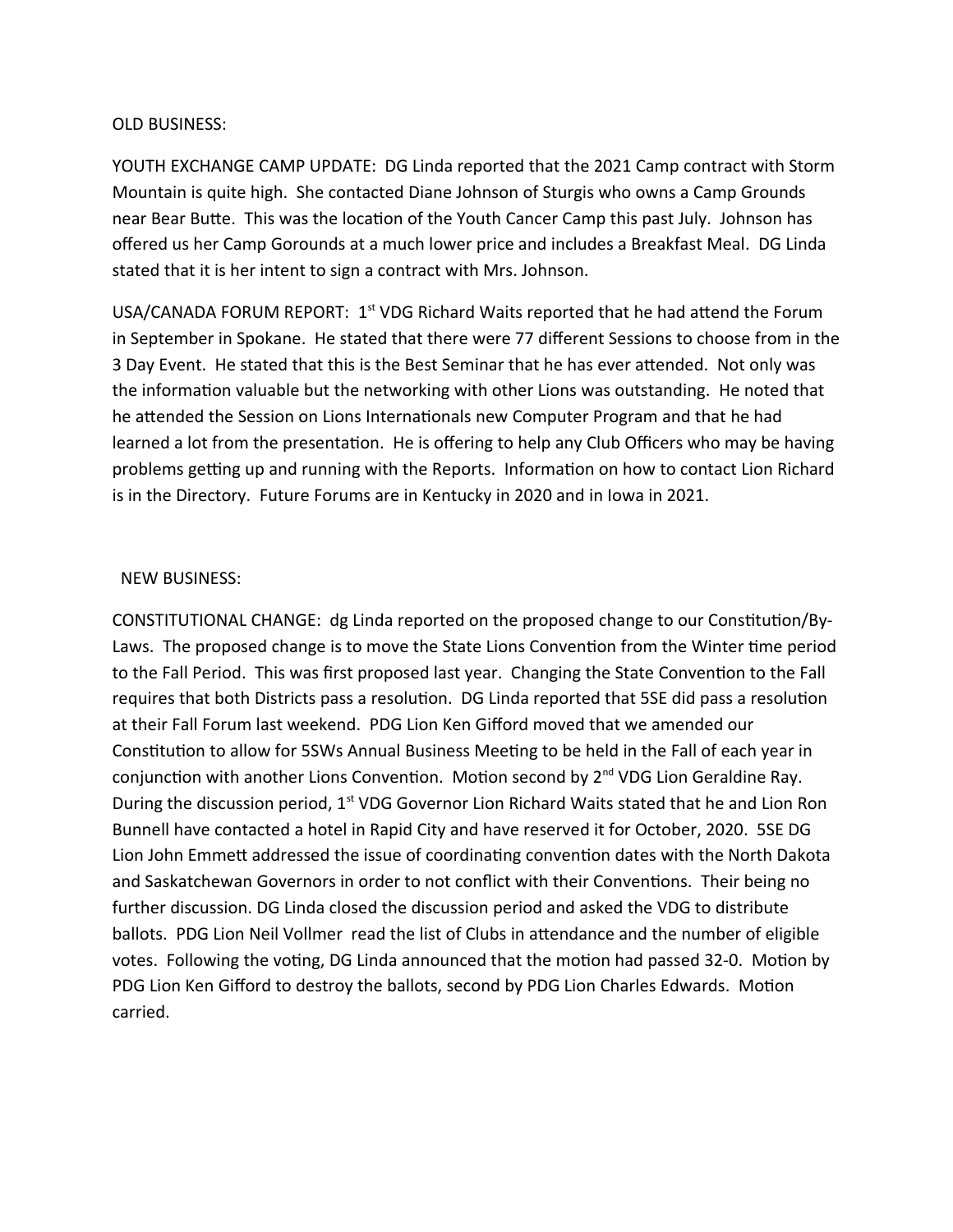NOMINATION FOR DISTRICT GOVERNOR: PDG Lion Ken Gifford rose to nominate 1st VDG Lion Richard Waits Elect for the position of District Governor Elect for 2020-2021. Second by Lion Ron Bunnell. Lion Richard Waits was elected.

NOMINATIONS FOR 1st VICE DISTRICT GOVERNOR: Lion Collin Keeler nominated 2nd VDG Geraldine Ray for the position of  $1<sup>st</sup>$  Vice District Governor Elect for 2020-2021. Second by PID Lion Robert Drabeck and that nominations cease and that the District Secretary cast a unanimous ballot for Lion Geraldine. Lion Geraldine Ray was elected.

NOMINATION FOR 2<sup>nd</sup> VICE DISTRICT GOVERNOR: No nominations were presented. DG Linda stated that she will appoint a committee to find a candidate.

#### 13.0 REPORTS:

SOUTH DAKOTA LIONS FOUNDATION: Foundation President reported that we should reach Eye Screenings of 40,000 South Dakota Children this Lions Year. She noted that the Rapid City Area Lions Clubs are very active in screenings. She noted that the Board of Directors is struggling with operational expenses. West River Area used Eyeglasses: The Foundation has rented a garage in Rapid City for storing used glasses. Lions are to contact Lion Kyle Krause for the location and a key. Lion Geraldine noted that there are 2 5SW openings on the Board of Directors. Election will be held at the State Convention in Watertown in January. Lion Geraldine also reported that the Board is planning to form a Foundation and to start a fund raising effort that is being referred to as Vision 2020. The goal is to raise \$2 million .

DAKOTA LIONS SIGHT & HEALTH: Board Vice President Collin Keeler presented the report. To date this year, Dakota Lions has done 177 Cornea Transplants. He stated that a Tissue Banks Inspection was conducted recently and Sight & Helath received an A rating. He proudly announced that the mortgage on the new Building is under \$1 Million and that it should be paid off in 2022. He reminded 5SW Lions that there is 1 opening on the Board and the election will be held in January at the State Convention.

CAMPAIGN 100: 5SW Lions PDG Doug Scheller and PDG Tim Brown made a presentation on Lions Internationals Fund Raising Campaign. In addition, MD5 Coordinator, PDG Lion Dave Czyzznnnzski, was present. They asked individual 5SW Lions to make a commitment to participate to join the Campaign. The idea with the title of the campaign is that all Lions make a donation of \$100 a year for 3 years. Of course, any amount will be gratefully accepted. As little as \$20 will be credited to a Melvin Jones at LCIF. Lion Tim announced that he will be doing Club visits over the winter and spring.